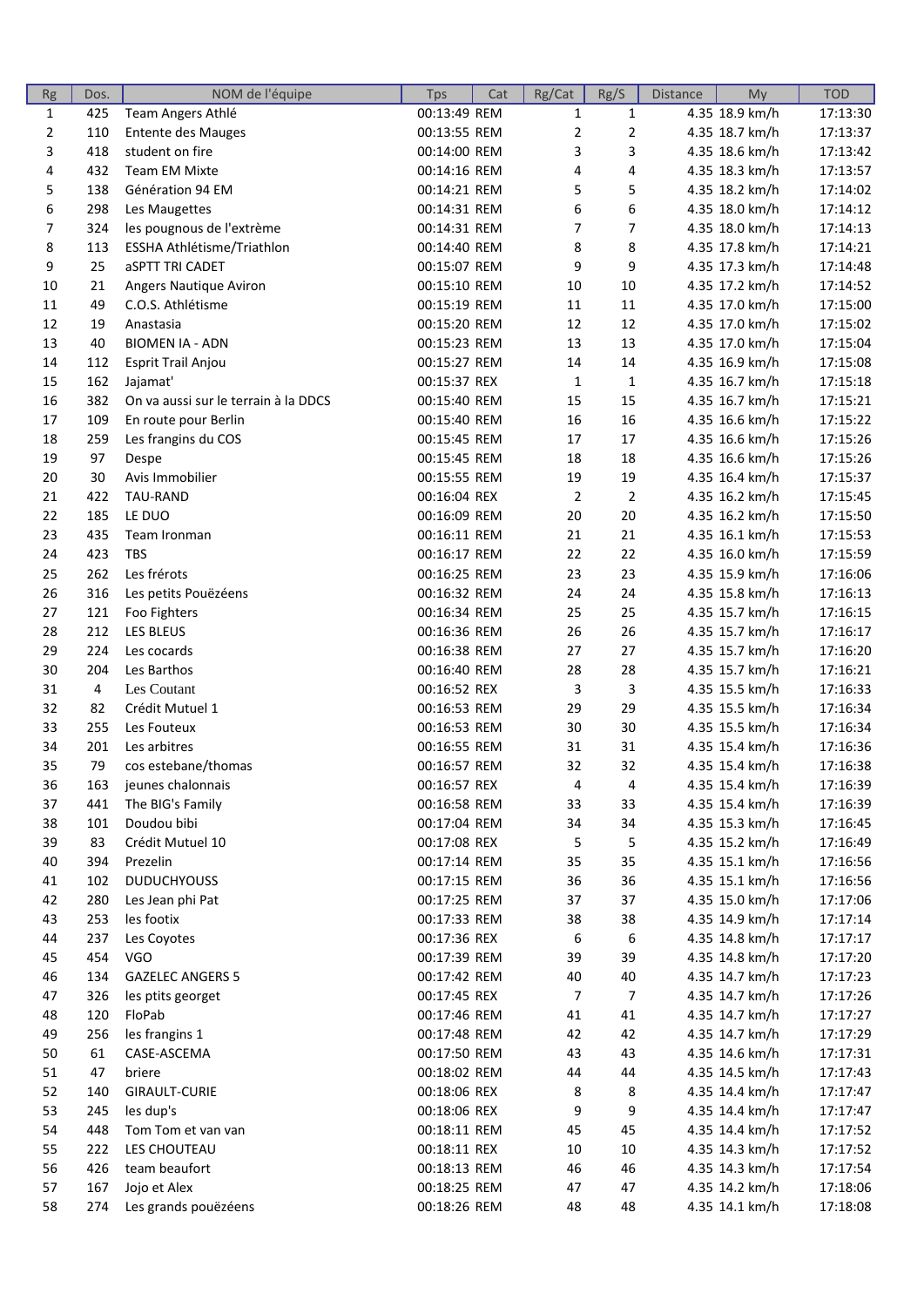| Rg       | Dos.       | NOM de l'équipe                            | <b>Tps</b>                   | Cat | Rg/Cat         | Rg/S        | <b>Distance</b> | My                               | <b>TOD</b>           |
|----------|------------|--------------------------------------------|------------------------------|-----|----------------|-------------|-----------------|----------------------------------|----------------------|
| 59       | 272        | les globes trotters                        | 00:18:28 REM                 |     | 49             | 49          |                 | 4.35 14.1 km/h                   | 17:18:09             |
| 60       | 114        | <b>EVAMAX</b>                              | 00:18:31 REX                 |     | 11             | $11\,$      |                 | 4.35 14.1 km/h                   | 17:18:12             |
| 61       | 305        | Les Montjeannais                           | 00:18:31 REM                 |     | 50             | 50          |                 | 4.35 14.1 km/h                   | 17:18:12             |
| 62       | 94         | dada                                       | 00:18:32 REX                 |     | 12             | 12          |                 | 4.35 14.1 km/h                   | 17:18:13             |
| 63       | 317        | Les Petits Pros                            | 00:18:32 REX                 |     | 13             | 13          |                 | 4.35 14.1 km/h                   | 17:18:13             |
| 64       | 236        | Les cousins 2                              | 00:18:36 REM                 |     | 51             | 51          |                 | 4.35 14.0 km/h                   | 17:18:17             |
| 65       | 294        | Les Manos                                  | 00:18:37 REM                 |     | 52             | 52          |                 | 4.35 14.0 km/h                   | 17:18:18             |
| 66       | 325        | Les poulains                               | 00:18:38 REF                 |     | $\mathbf{1}$   | $\mathbf 1$ |                 | 4.35 14.0 km/h                   | 17:18:19             |
| 67       | 361        | lili&lélé                                  | 00:18:41 REM                 |     | 53             | 53          |                 | 4.35 14.0 km/h                   | 17:18:22             |
| 68       | 387        | Papou & Nanou                              | 00:18:42 REX                 |     | 14             | 14          |                 | 4.35 14.0 km/h                   | 17:18:23             |
| 69       | 117        | <b>FACTORY</b>                             | 00:18:54 REM                 |     | 54             | 54          |                 | 4.35 13.8 km/h                   | 17:18:35             |
| 70       | 369        | Manu et Victor                             | 00:18:55 REM                 |     | 55             | 55          |                 | 4.35 13.8 km/h                   | 17:18:36             |
| 71       | 58         | CAS ASCEMA MAIRIE D ANGERS                 | 00:18:59 REM                 |     | 56             | 56          |                 | 4.35 13.7 km/h                   | 17:18:40             |
| 72       | 392        | pere et fils 1                             | 00:19:04 REM                 |     | 57             | 57          |                 | 4.35 13.7 km/h                   | 17:18:45             |
| 73       | 310        | les pécoros                                | 00:19:07 REM                 |     | 58             | 58          |                 | 4.35 13.6 km/h                   | 17:18:48             |
| 74       | 398        | RAMBO                                      | 00:19:13 REM                 |     | 59             | 59          |                 | 4.35 13.6 km/h                   | 17:18:54             |
| 75       | 191        | Légo family                                | 00:19:20 REM                 |     | 60             | 60          |                 | 4.35 13.5 km/h                   | 17:19:01             |
| 76       | 408        | SamSam                                     | 00:19:21 REM                 |     | 61             | 61          |                 | 4.35 13.5 km/h                   | 17:19:02             |
| 77       | 74         | clemenceau                                 | 00:19:29 REM                 |     | 62             | 62          |                 | 4.35 13.4 km/h                   | 17:19:10             |
| 78       | 221        | LES CHOQUINAS                              | 00:19:31 REM                 |     | 63             | 63          |                 | 4.35 13.4 km/h                   | 17:19:12             |
| 79       | 151        | heckel et jekel                            | 00:19:33 REM                 |     | 64             | 64          |                 | 4.35 13.3 km/h                   | 17:19:14             |
| 80       | 132        | <b>GAZELEC ANGERS 3</b>                    | 00:19:34 REM                 |     | 65             | 65          |                 | 4.35 13.3 km/h                   | 17:19:16             |
| 81       | 75         | <b>CNP USAC</b>                            | 00:19:36 REM                 |     | 66             | 66          |                 | 4.35 13.3 km/h                   | 17:19:17             |
| 82       | 142        | greteau -berger                            | 00:19:40 REM                 |     | 67             | 67          |                 | 4.35 13.3 km/h                   | 17:19:21             |
| 83       | 68         | ChatChou                                   | 00:19:40 REX                 |     | 15             | 15          |                 | 4.35 13.3 km/h                   | 17:19:21             |
|          | 339        |                                            |                              |     | 68             | 68          |                 | 4.35 13.3 km/h                   | 17:19:23             |
| 84<br>85 | 365        | les scottish                               | 00:19:41 REM                 |     | 16             | 16          |                 |                                  |                      |
| 86       | 54         | Lucas et Eliot<br><b>CANDE FREE RUN</b>    | 00:19:42 REX                 |     | 17             | 17          |                 | 4.35 13.2 km/h                   | 17:19:23             |
|          |            | sourdrille/duarte                          | 00:19:42 REX                 |     | 69             | 69          |                 | 4.35 13.2 km/h                   | 17:19:23             |
| 87       | 416        |                                            | 00:19:46 REM                 |     |                | 18          |                 | 4.35 13.2 km/h                   | 17:19:27             |
| 88<br>89 | 359<br>429 | Let you heart beat<br><b>TEAM CADEAU 1</b> | 00:19:49 REX<br>00:19:51 REM |     | 18             | 70          |                 | 4.35 13.2 km/h                   | 17:19:30             |
| 90       | 177        | La team Génard                             | 00:19:56 REX                 |     | 70             | 19          |                 | 4.35 13.1 km/h                   | 17:19:33<br>17:19:38 |
|          | 131        | <b>GAZELEC ANGERS 2</b>                    |                              |     | 19             | $71\,$      |                 | 4.35 13.1 km/h                   | 17:19:39             |
| 91<br>92 | 18         | Agathe et Franck                           | 00:19:58 REM<br>00:20:06 REX |     | 71<br>20       | 20          |                 | 4.35 13.1 km/h<br>4.35 13.0 km/h | 17:19:48             |
| 93       | 364        | Loubeau's Team                             |                              |     |                | 21          |                 |                                  | 17:19:48             |
|          |            |                                            | 00:20:06 REX                 |     | 21             |             |                 | 4.35 13.0 km/h                   |                      |
| 94       | 202        | les BAMAPAO                                | 00:20:07 REM                 |     | 72             | $72\,$      |                 | 4.35 13.0 km/h                   | 17:19:48             |
| 95       | 126        | Frèro DEBARD                               | 00:20:09 REM                 |     | 73             | 73          |                 | 4.35 12.9 km/h                   | 17:19:50             |
| 96       | 34         | <b>BELLANGER - MAUGEAIS</b>                | 00:20:17 REM                 |     | 74             | 74          |                 | 4.35 12.9 km/h                   | 17:19:58             |
| 97       | 26         | <b>ATA</b>                                 | 00:20:20 REX                 |     | 22             | 22          |                 | 4.35 12.8 km/h                   | 17:20:01             |
| 98       | 235        | Les cousins 1                              | 00:20:22 REM                 |     | 75             | 75          |                 | 4.35 12.8 km/h                   | 17:20:03             |
| 99       | 350        | Les trotteurs de l'USAC                    | 00:20:22 REM                 |     | 76             | 76          |                 | 4.35 12.8 km/h                   | 17:20:03             |
| 100      | 427        | Team CA                                    | 00:20:30 REX                 |     | 23             | 23          |                 | 4.35 12.7 km/h                   | 17:20:11             |
| 101      | 173        | La Bouvier Crew                            | 00:20:30 REM                 |     | 77             | 77          |                 | 4.35 12.7 km/h                   | 17:20:12             |
| 102      | 323        | les potes                                  | 00:20:32 REM                 |     | 78             | 78          |                 | 4.35 12.7 km/h                   | 17:20:13             |
| 103      | 328        | Les Renier                                 | 00:20:35 REM                 |     | 79             | 79          |                 | 4.35 12.7 km/h                   | 17:20:16             |
| 104      | 322        | Les poissons roux                          | 00:20:38 REM                 |     | 80             | 80          |                 | 4.35 12.6 km/h                   | 17:20:19             |
| 105      | 157        | Huchon                                     | 00:20:38 REX                 |     | 24             | 24          |                 | 4.35 12.6 km/h                   | 17:20:20             |
| 106      | 388        | <b>PARE Yannick</b>                        | 00:20:39 REM                 |     | 81             | 81          |                 | 4.35 12.6 km/h                   | 17:20:20             |
| 107      | 372        | <b>MEHU</b>                                | 00:20:41 REX                 |     | 25             | 25          |                 | 4.35 12.6 km/h                   | 17:20:22             |
| 108      | 396        | Que du bonheur !                           | 00:20:47 REF                 |     | $\overline{2}$ | 2           |                 | 4.35 12.5 km/h                   | 17:20:29             |
| 109      | 66         | c'est le pompon                            | 00:20:51 REM                 |     | 82             | 82          |                 | 4.35 12.5 km/h                   | 17:20:32             |
| 110      | 258        | Les frangins 3                             | 00:20:51 REM                 |     | 83             | 83          |                 | 4.35 12.5 km/h                   | 17:20:32             |
| 111      | 45         | <b>BREIZ PENARBED</b>                      | 00:20:52 REM                 |     | 84             | 84          |                 | 4.35 12.5 km/h                   | 17:20:33             |
| 112      | 69         | Chaud patate                               | 00:20:52 REM                 |     | 85             | 85          |                 | 4.35 12.5 km/h                   | 17:20:34             |
| 113      | 257        | les frangins 2                             | 00:20:54 REM                 |     | 86             | 86          |                 | 4.35 12.5 km/h                   | 17:20:35             |
| 114      | 170        | <b>Just Married</b>                        | 00:20:57 REX                 |     | 26             | 26          |                 | 4.35 12.5 km/h                   | 17:20:38             |
| 115      | 401        | Romain&Patrick                             | 00:20:58 REM                 |     | 87             | 87          |                 | 4.35 12.4 km/h                   | 17:20:40             |
| 116      | 124        | France-Allemagne                           | 00:20:59 REF                 |     | 3              | 3           |                 | 4.35 12.4 km/h                   | 17:20:40             |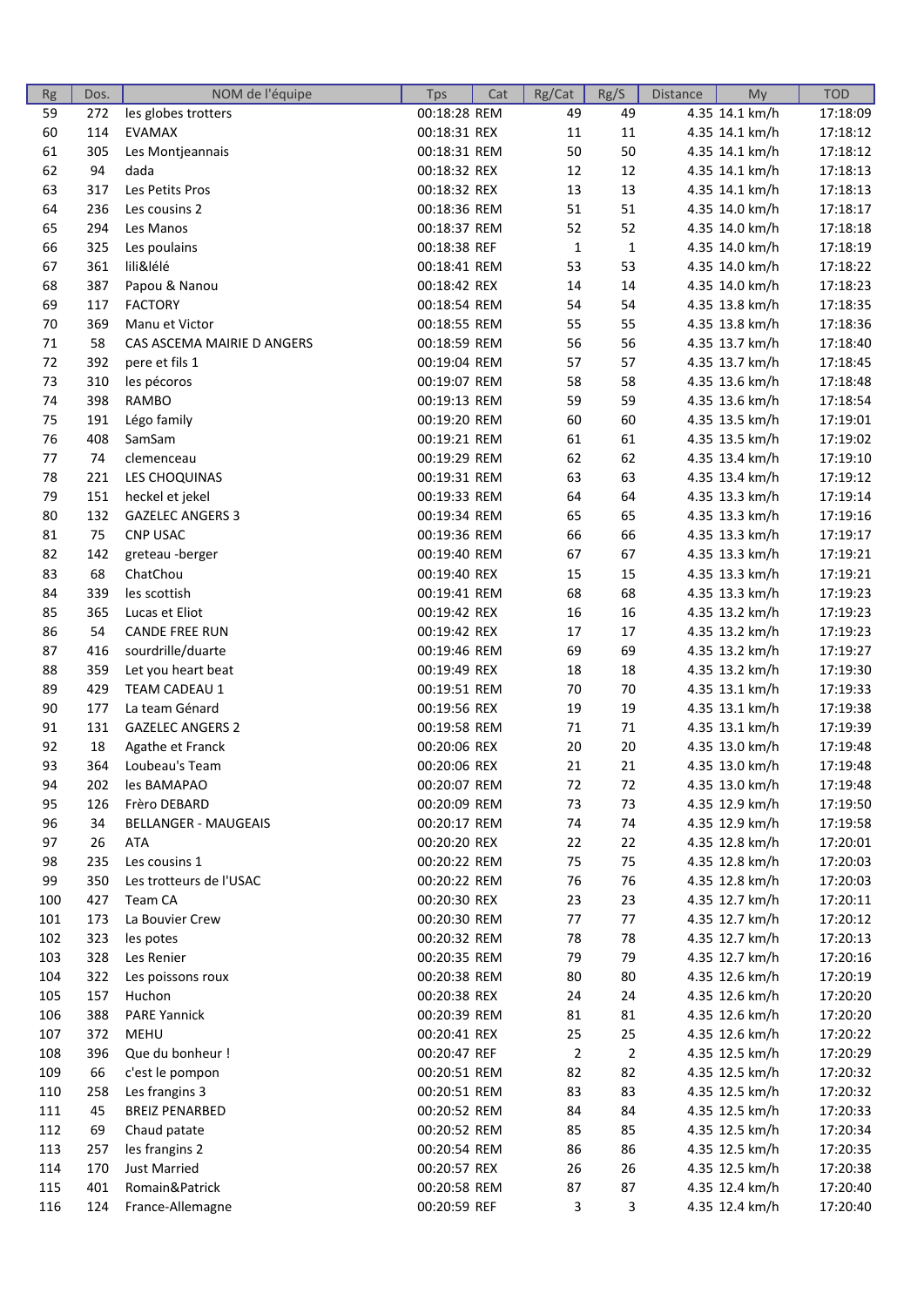| Rg  | Dos.   | NOM de l'équipe                     | <b>Tps</b>   | Cat | Rg/Cat         | Rg/S             | <b>Distance</b> | My             | <b>TOD</b> |
|-----|--------|-------------------------------------|--------------|-----|----------------|------------------|-----------------|----------------|------------|
| 117 | 168    | jojo prout                          | 00:21:01 REM |     | 88             | 88               |                 | 4.35 12.4 km/h | 17:20:42   |
| 118 | 376    | Monnier Arnaud _ Monnier Emmanuelle | 00:21:08 REX |     | 27             | 27               |                 | 4.35 12.4 km/h | 17:20:49   |
| 119 | 55     | capellos Humobécasso                | 00:21:08 REM |     | 89             | 89               |                 | 4.35 12.3 km/h | 17:20:49   |
| 120 | 166    | Jo <sub>2</sub>                     | 00:21:08 REX |     | 28             | 28               |                 | 4.35 12.3 km/h | 17:20:50   |
| 121 | 390    | patjyk                              | 00:21:09 REM |     | 90             | 90               |                 | 4.35 12.3 km/h | 17:20:50   |
| 122 | 254    | les fouillets                       | 00:21:10 REM |     | 91             | 91               |                 | 4.35 12.3 km/h | 17:20:52   |
| 123 | 196    | Les 2 touristes                     | 00:21:13 REM |     | 92             | 92               |                 | 4.35 12.3 km/h | 17:20:54   |
| 124 | 214    | Les Bourassé                        | 00:21:25 REX |     | 29             | 29               |                 | 4.35 12.2 km/h | 17:21:06   |
| 125 | 433    | <b>TEAM FRADAM</b>                  | 00:21:27 REM |     | 93             | 93               |                 | 4.35 12.2 km/h | 17:21:08   |
| 126 | 261    | Les Fréros 2                        | 00:21:28 REM |     | 94             | 94               |                 | 4.35 12.2 km/h | 17:21:09   |
| 127 | 29     | <b>AUGELLE</b>                      | 00:21:28 REM |     | 95             | 95               |                 | 4.35 12.2 km/h | 17:21:09   |
| 128 | 190    | Légo Compagnie                      | 00:21:30 REM |     | 96             | 96               |                 | 4.35 12.1 km/h | 17:21:11   |
| 129 | 64     | Céline et Gilles                    | 00:21:32 REX |     | 30             | 30               |                 | 4.35 12.1 km/h | 17:21:13   |
| 130 | 346    | Les SUARD                           | 00:21:33 REM |     | 97             | 97               |                 | 4.35 12.1 km/h | 17:21:14   |
| 131 | 31     | Baupin 1                            | 00:21:34 REX |     | 31             | 31               |                 | 4.35 12.1 km/h | 17:21:15   |
| 132 | 297    | les MATE                            | 00:21:36 REX |     | 32             | 32               |                 | 4.35 12.1 km/h | 17:21:18   |
| 133 | 293    | Les lucioles                        | 00:21:54 REF |     | 4              | 4                |                 | 4.35 11.9 km/h | 17:21:36   |
| 134 | 285    | Les justes devant eux               | 00:22:00 REM |     | 98             | 98               |                 | 4.35 11.9 km/h | 17:21:41   |
| 135 | $11\,$ | 1908                                | 00:22:00 REX |     | 33             | 33               |                 | 4.35 11.9 km/h | 17:21:41   |
| 136 | 115    | Evelyne-Jean Louis                  | 00:22:02 REX |     | 34             | 34               |                 | 4.35 11.8 km/h | 17:21:43   |
| 137 | 137    | <b>GAZELEC ANGERS 8</b>             | 00:22:03 REX |     | 35             | 35               |                 | 4.35 11.8 km/h | 17:21:44   |
| 138 | 182    | Laurel et Hardy                     | 00:22:06 REM |     | 99             | 99               |                 | 4.35 11.8 km/h | 17:21:47   |
| 139 | 73     | CLAVREUIL                           | 00:22:06 REM |     | 100            | 100              |                 | 4.35 11.8 km/h | 17:21:47   |
| 140 | 225    | les coccinelles                     | 00:22:06 REF |     | 5              | 5                |                 | 4.35 11.8 km/h | 17:21:48   |
| 141 | 260    | Les freros 1                        |              |     |                | 101              |                 |                | 17:21:49   |
|     |        |                                     | 00:22:08 REM |     | 101            | 102              |                 | 4.35 11.8 km/h | 17:21:52   |
| 142 | 143    | guémasguinchard                     | 00:22:11 REM |     | 102            |                  |                 | 4.35 11.8 km/h |            |
| 143 | 179    | Lakasa                              | 00:22:13 REX |     | 36             | 36               |                 | 4.35 11.7 km/h | 17:21:54   |
| 144 | 59     | cas ascema mairie d'angers          | 00:22:18 REF |     | 6              | $\boldsymbol{6}$ |                 | 4.35 11.7 km/h | 17:21:59   |
| 145 | 211    | Les Bin's                           | 00:22:21 REX |     | 37             | 37               |                 | 4.35 11.7 km/h | 17:22:02   |
| 146 | 80     | cottier/lardeux                     | 00:22:22 REX |     | 38             | 38               |                 | 4.35 11.7 km/h | 17:22:03   |
| 147 | 276    | Les gue-dins                        | 00:22:22 REX |     | 39             | 39               |                 | 4.35 11.7 km/h | 17:22:04   |
| 148 | 42     | Boucault-Perrault                   | 00:22:24 REX |     | 40             | 40               |                 | 4.35 11.7 km/h | 17:22:05   |
| 149 | 449    | Torres-Luda                         | 00:22:28 REF |     | $\overline{7}$ | $\overline{7}$   |                 | 4.35 11.6 km/h | 17:22:09   |
| 150 | 161    | Jacqumard                           | 00:22:29 REX |     | 41             | 41               |                 | 4.35 11.6 km/h | 17:22:10   |
| 151 | 419    | sylophe                             | 00:22:30 REX |     | 42             | 42               |                 | 4.35 11.6 km/h | 17:22:11   |
| 152 | 279    | Les Janzéennes                      | 00:22:30 REF |     | 8              | 8                |                 | 4.35 11.6 km/h | 17:22:11   |
| 153 | 357    | les zhureau                         | 00:22:32 REX |     | 43             | 43               |                 | 4.35 11.6 km/h | 17:22:13   |
| 154 | 373    | menard guiet                        | 00:22:33 REM |     | 103            | 103              |                 | 4.35 11.6 km/h | 17:22:14   |
| 155 | 344    | les Srabs                           | 00:22:33 REM |     | 104            | 104              |                 | 4.35 11.6 km/h | 17:22:14   |
| 156 | 363    | Los Sombreros                       | 00:22:34 REM |     | 105            | 105              |                 | 4.35 11.6 km/h | 17:22:16   |
| 157 | 250    | Les Filles 2                        | 00:22:35 REF |     | 9              | 9                |                 | 4.35 11.6 km/h | 17:22:16   |
| 158 | 378    | MymyetLolo                          | 00:22:36 REF |     | 10             | 10               |                 | 4.35 11.5 km/h | 17:22:17   |
| 159 | 438    | Team Raimbault                      | 00:22:36 REM |     | 106            | 106              |                 | 4.35 11.5 km/h | 17:22:17   |
| 160 | 169    | <b>JOSEPH</b>                       | 00:22:37 REX |     | 44             | 44               |                 | 4.35 11.5 km/h | 17:22:18   |
| 161 | 395    | princess                            | 00:22:42 REF |     | 11             | 11               |                 | 4.35 11.5 km/h | 17:22:23   |
| 162 | 353    | les veron                           | 00:22:46 REX |     | 45             | 45               |                 | 4.35 11.5 km/h | 17:22:27   |
| 163 | 171    | KIKI'S LADIES                       | 00:22:51 REF |     | 12             | 12               |                 | 4.35 11.4 km/h | 17:22:33   |
| 164 | 139    | GIGN                                | 00:22:52 REX |     | 46             | 46               |                 | 4.35 11.4 km/h | 17:22:33   |
| 165 | 399    | RAYER                               | 00:22:53 REX |     | 47             | 47               |                 | 4.35 11.4 km/h | 17:22:34   |
| 166 | 197    | Les amateurs                        | 00:22:55 REX |     | 48             | 48               |                 | 4.35 11.4 km/h | 17:22:36   |
| 167 | 451    | Tremblays                           | 00:22:55 REX |     | 49             | 49               |                 | 4.35 11.4 km/h | 17:22:36   |
| 168 | 358    | les2M                               | 00:22:55 REF |     | 13             | 13               |                 | 4.35 11.4 km/h | 17:22:36   |
| 169 | 20     | Angers Athlé                        | 00:22:56 REM |     | 107            | 107              |                 | 4.35 11.4 km/h | 17:22:37   |
| 170 | 311    | Les Pelos Doux                      | 00:22:57 REM |     | 108            | 108              |                 | 4.35 11.4 km/h | 17:22:39   |
| 171 | 150    | HARPE                               | 00:22:58 REM |     | 109            | 109              |                 | 4.35 11.4 km/h | 17:22:40   |
| 172 | 319    | les pineaus                         | 00:22:59 REX |     | 50             | 50               |                 | 4.35 11.4 km/h | 17:22:40   |
| 173 | 288    | LES LAST MINUTE                     | 00:22:59 REF |     | 14             | 14               |                 | 4.35 11.4 km/h | 17:22:40   |
| 174 | 355    | Les Warriors                        | 00:23:00 REX |     | 51             | 51               |                 | 4.35 11.3 km/h | 17:22:41   |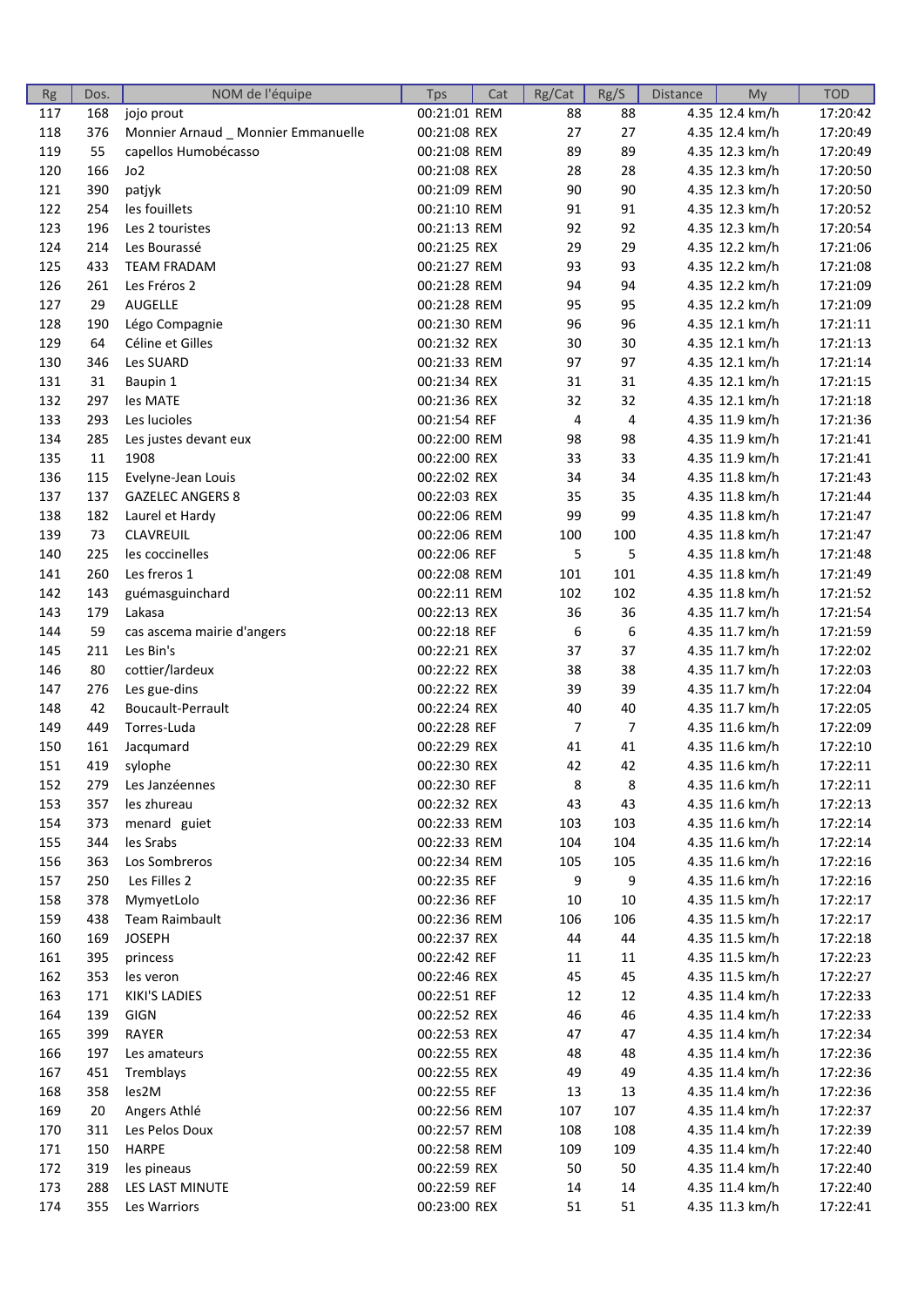| Rg  | Dos.           | NOM de l'équipe          | Tps          | Cat | Rg/Cat | Rg/S | <b>Distance</b> | My             | <b>TOD</b> |
|-----|----------------|--------------------------|--------------|-----|--------|------|-----------------|----------------|------------|
| 175 | 76             | CoCANDEAU                | 00:23:03 REM |     | 110    | 110  |                 | 4.35 11.3 km/h | 17:22:44   |
| 176 | $\overline{7}$ | Les premiers Leroy       | 00:23:04 REX |     | 52     | 52   |                 | 4.35 11.3 km/h | 17:22:45   |
| 177 | 333            | Les Roisnard             | 00:23:07 REX |     | 53     | 53   |                 | 4.35 11.3 km/h | 17:22:48   |
| 178 | 147            | Guy/Sandrine             | 00:23:09 REX |     | 54     | 54   |                 | 4.35 11.3 km/h | 17:22:50   |
| 179 | 428            | <b>TEAM CADEAU</b>       | 00:23:12 REX |     | 55     | 55   |                 | 4.35 11.2 km/h | 17:22:53   |
| 180 | 220            | <b>LES CANDEINS</b>      | 00:23:14 REX |     | 56     | 56   |                 | 4.35 11.2 km/h | 17:22:55   |
| 181 | 446            | <b>Thomas Carole</b>     | 00:23:14 REX |     | 57     | 57   |                 | 4.35 11.2 km/h | 17:22:55   |
| 182 | 287            | les lapinous             | 00:23:19 REX |     | 58     | 58   |                 | 4.35 11.2 km/h | 17:23:00   |
| 183 | 43             | bouvier                  | 00:23:19 REX |     | 59     | 59   |                 | 4.35 11.2 km/h | 17:23:00   |
| 184 | 174            | La Couleur de l'Atelier  | 00:23:20 REX |     | 60     | 60   |                 | 4.35 11.2 km/h | 17:23:01   |
| 185 | 136            | <b>GAZELEC ANGERS 7</b>  | 00:23:20 REX |     | 61     | 61   |                 | 4.35 11.2 km/h | 17:23:02   |
| 186 | 86             | Crédit Mutuel 3          | 00:23:21 REX |     | 62     | 62   |                 | 4.35 11.2 km/h | 17:23:02   |
| 187 | 243            | Les droles de dames      | 00:23:23 REF |     | 15     | 15   |                 | 4.35 11.2 km/h | 17:23:04   |
| 188 | 85             | Crédit Mutuel 2          | 00:23:23 REF |     | 16     | 16   |                 | 4.35 11.2 km/h | 17:23:04   |
| 189 | 440            | the aubert's             | 00:23:33 REF |     | $17\,$ | 17   |                 | 4.35 11.1 km/h | 17:23:14   |
| 190 | 273            | Les grandes vignes       | 00:23:34 REM |     | 111    | 111  |                 | 4.35 11.1 km/h | 17:23:15   |
| 191 | 301            | les mères Nöel 1         | 00:23:35 REF |     | 18     | 18   |                 | 4.35 11.1 km/h | 17:23:16   |
| 192 | 144            | <b>GUEMERAULT</b>        | 00:23:38 REF |     | 19     | 19   |                 | 4.35 11.0 km/h | 17:23:20   |
| 193 | 213            | Les Blues Sisters        | 00:23:42 REF |     | 20     | 20   |                 | 4.35 11.0 km/h | 17:23:23   |
| 194 | 397            | Qui de nous 2 ?          | 00:23:42 REF |     | 21     | 21   |                 | 4.35 11.0 km/h | 17:23:24   |
| 195 | 39             | Bertho père et fille     | 00:23:47 REX |     | 63     | 63   |                 | 4.35 11.0 km/h | 17:23:28   |
| 196 | 303            | Les miss                 | 00:23:47 REF |     | 22     | 22   |                 | 4.35 11.0 km/h | 17:23:29   |
| 197 | 180            | LATONNELLE               | 00:23:51 REX |     | 64     | 64   |                 | 4.35 10.9 km/h | 17:23:32   |
| 198 | 193            | LemaitreMonica           | 00:23:51 REX |     | 65     | 65   |                 | 4.35 10.9 km/h | 17:23:32   |
| 199 | 389            | pascal & ronan           | 00:23:54 REM |     | 112    | 112  |                 | 4.35 10.9 km/h | 17:23:35   |
| 200 | 314            | Les petits Lutins 1      | 00:23:55 REX |     | 66     | 66   |                 | 4.35 10.9 km/h | 17:23:36   |
| 201 | 155            | <b>HERRISSONS</b>        | 00:23:55 REX |     | 67     | 67   |                 | 4.35 10.9 km/h | 17:23:36   |
| 202 | 133            | <b>GAZELEC ANGERS 4</b>  | 00:23:55 REM |     | 113    | 113  |                 | 4.35 10.9 km/h | 17:23:37   |
| 203 | 337            | <b>LES SAPONARIENNES</b> | 00:23:56 REF |     | 23     | 23   |                 | 4.35 10.9 km/h | 17:23:37   |
| 204 | 205            | LES BELETTES             | 00:24:00 REF |     | 24     | 24   |                 | 4.35 10.9 km/h | 17:23:41   |
| 205 | 60             | CAS ASCEMA VILLE ANGERS  | 00:24:00 REX |     | 68     | 68   |                 | 4.35 10.9 km/h | 17:23:41   |
| 206 | 9              | Maman et son Fiston      | 00:24:03 REX |     | 69     | 69   |                 | 4.35 10.8 km/h | 17:23:45   |
| 207 | 264            | Les Gazelles 2           | 00:24:04 REF |     | 25     | 25   |                 | 4.35 10.8 km/h | 17:23:46   |
| 208 | 383            | ON VA LES POURRIR        | 00:24:07 REM |     | 114    | 114  |                 | 4.35 10.8 km/h | 17:23:48   |
| 209 | 234            | Les cousines M           | 00:24:09 REF |     | 26     | 26   |                 | 4.35 10.8 km/h | 17:23:50   |
| 210 | 12             | 17 & 18                  | 00:24:09 REX |     | 70     | 70   |                 | 4.35 10.8 km/h | 17:23:50   |
| 211 | 330            | les ringuets             | 00:24:10 REX |     | 71     | 71   |                 | 4.35 10.8 km/h | 17:23:52   |
| 212 | 119            | First time               | 00:24:13 REX |     | 72     | 72   |                 | 4.35 10.8 km/h | 17:23:54   |
| 213 | 178            | Labarricot               | 00:24:14 REX |     | 73     | 73   |                 | 4.35 10.8 km/h | 17:23:56   |
| 214 | 81             | courtoujours             | 00:24:18 REF |     | 27     | 27   |                 | 4.35 10.7 km/h | 17:23:59   |
| 215 | 217            | Les Brunes               | 00:24:18 REF |     | 28     | 28   |                 | 4.35 10.7 km/h | 17:24:00   |
| 216 | 385            | <b>OURS BLEU</b>         | 00:24:21 REX |     | 74     | 74   |                 | 4.35 10.7 km/h | 17:24:02   |
| 217 | 104            | <b>DUPONT</b>            | 00:24:24 REM |     | 115    | 115  |                 | 4.35 10.7 km/h | 17:24:05   |
|     |                | The Little Liars         |              |     |        | 29   |                 | 4.35 10.7 km/h |            |
| 218 | 442            |                          | 00:24:25 REF |     | 29     | 75   |                 | 4.35 10.7 km/h | 17:24:06   |
| 219 | 304            | les mokas                | 00:24:25 REX |     | 75     |      |                 |                | 17:24:06   |
| 220 | 413            | So good!                 | 00:24:26 REF |     | 30     | 30   |                 | 4.35 10.7 km/h | 17:24:07   |
| 221 | 327            | LES QUINQUAS             | 00:24:27 REX |     | 76     | 76   |                 | 4.35 10.7 km/h | 17:24:08   |
| 222 | 360            | Lili trompette           | 00:24:33 REF |     | 31     | 31   |                 | 4.35 10.6 km/h | 17:24:14   |
| 223 | 292            | Les louloutes            | 00:24:34 REF |     | 32     | 32   |                 | 4.35 10.6 km/h | 17:24:16   |
| 224 | 268            | Les Gazelles 6           | 00:24:35 REF |     | 33     | 33   |                 | 4.35 10.6 km/h | 17:24:16   |
| 225 | 391            | pére et fille            | 00:24:36 REX |     | 77     | 77   |                 | 4.35 10.6 km/h | 17:24:17   |
| 226 | 411            | SAULAIS                  | 00:24:36 REX |     | 78     | 78   |                 | 4.35 10.6 km/h | 17:24:17   |
| 227 | 230            | Les cousines 2           | 00:24:37 REF |     | 34     | 34   |                 | 4.35 10.6 km/h | 17:24:18   |
| 228 | 275            | <b>LES GRINCHS</b>       | 00:24:37 REX |     | 79     | 79   |                 | 4.35 10.6 km/h | 17:24:18   |
| 229 | 72             | chureau/leray            | 00:24:37 REM |     | 116    | 116  |                 | 4.35 10.6 km/h | 17:24:19   |
| 230 | 331            | <b>LES ROBINOS</b>       | 00:24:43 REX |     | 80     | 80   |                 | 4.35 10.6 km/h | 17:24:24   |
| 231 | 130            | <b>GAZELEC ANGERS 1</b>  | 00:24:44 REF |     | 35     | 35   |                 | 4.35 10.6 km/h | 17:24:25   |
| 232 | 405            | Rudy Garcia              | 00:24:44 REM |     | 117    | 117  |                 | 4.35 10.6 km/h | 17:24:25   |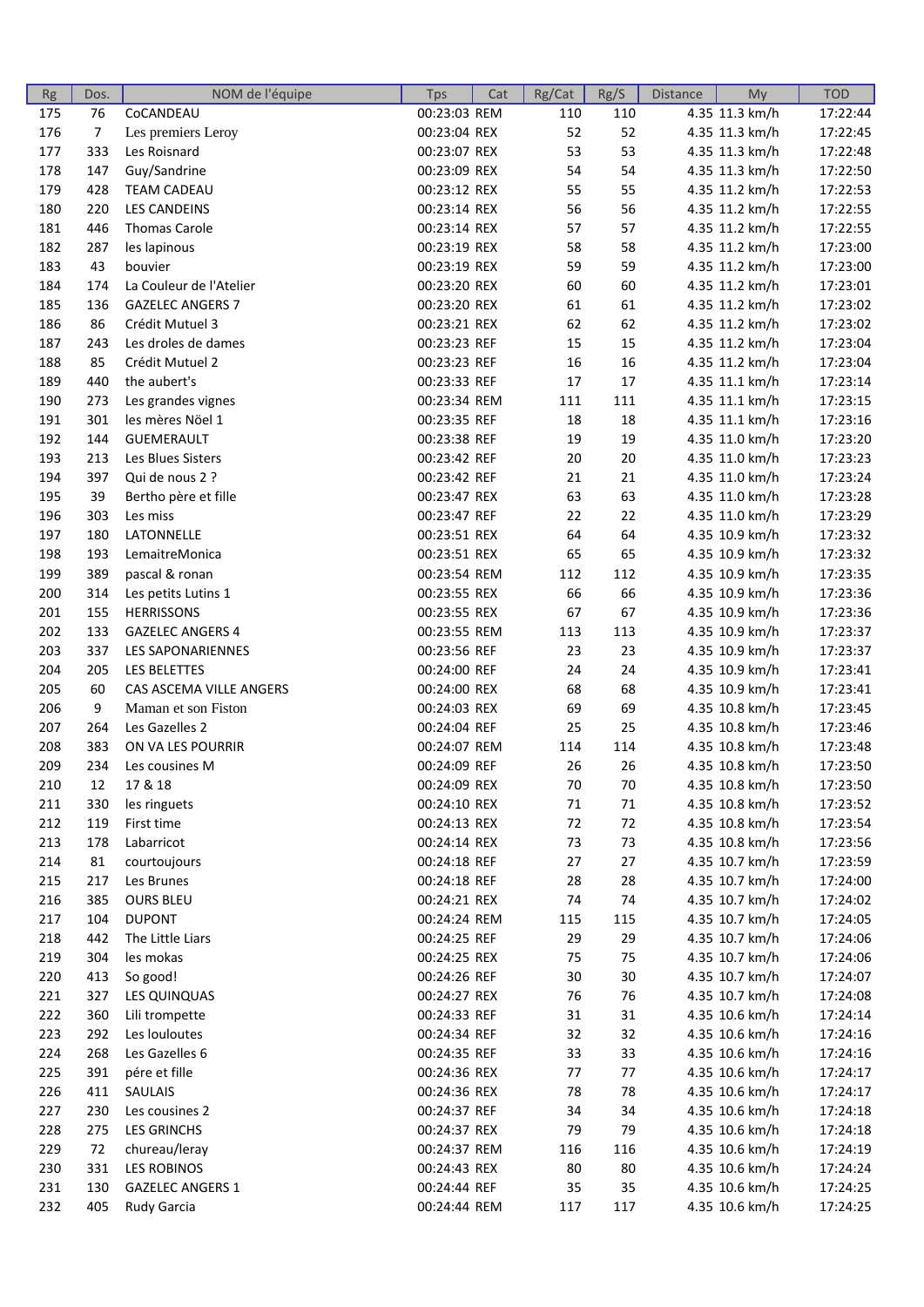| <b>Rg</b> | Dos. | NOM de l'équipe              | <b>Tps</b>   | Cat | Rg/Cat | Rg/S | <b>Distance</b> | My             | <b>TOD</b> |
|-----------|------|------------------------------|--------------|-----|--------|------|-----------------|----------------|------------|
| 233       | 219  | Les Bubu                     | 00:24:46 REX |     | 81     | 81   |                 | 4.35 10.5 km/h | 17:24:27   |
| 234       | 439  | <b>TELETUBIZZ</b>            | 00:24:46 REM |     | 118    | 118  |                 | 4.35 10.5 km/h | 17:24:27   |
| 235       | 417  | stephfranck                  | 00:24:46 REX |     | 82     | 82   |                 | 4.35 10.5 km/h | 17:24:27   |
| 236       | 320  | Les pipielettes              | 00:24:47 REF |     | 36     | 36   |                 | 4.35 10.5 km/h | 17:24:28   |
| 237       | 384  | OURIOU                       | 00:24:48 REM |     | 119    | 119  |                 | 4.35 10.5 km/h | 17:24:29   |
| 238       | 377  | MotherDaughter               | 00:24:51 REF |     | 37     | 37   |                 | 4.35 10.5 km/h | 17:24:32   |
| 239       | 300  | Les mèches brunes            | 00:24:51 REF |     | 38     | 38   |                 | 4.35 10.5 km/h | 17:24:33   |
| 240       | 57   | capellos Vérodamiano         | 00:24:52 REX |     | 83     | 83   |                 | 4.35 10.5 km/h | 17:24:33   |
| 241       | 318  | Les pieds nickelés           | 00:24:56 REX |     | 84     | 84   |                 | 4.35 10.5 km/h | 17:24:37   |
| 242       | 366  | Lucie et Steph               | 00:24:56 REF |     | 39     | 39   |                 | 4.35 10.5 km/h | 17:24:37   |
| 243       | 296  | Les Marlain                  | 00:24:58 REX |     | 85     | 85   |                 | 4.35 10.5 km/h | 17:24:39   |
| 244       | 95   | delahaye                     | 00:24:59 REX |     | 86     | 86   |                 | 4.35 10.4 km/h | 17:24:40   |
| 245       | 160  | <b>ISA ET ODILE</b>          | 00:24:59 REF |     | 40     | 40   |                 | 4.35 10.4 km/h | 17:24:40   |
| 246       | 420  | TAGADA ET COCOBAT            | 00:25:00 REX |     | 87     | 87   |                 | 4.35 10.4 km/h | 17:24:42   |
| 247       | 386  | Panzer Mania                 | 00:25:05 REX |     | 88     | 88   |                 | 4.35 10.4 km/h | 17:24:47   |
| 248       | 444  | THEODORE/CHABIRAND           | 00:25:06 REX |     | 89     | 89   |                 | 4.35 10.4 km/h | 17:24:47   |
| 249       | 71   | christmas girls              | 00:25:10 REF |     | 41     | 41   |                 | 4.35 10.4 km/h | 17:24:52   |
| 250       | 345  | Les stapsiennes              | 00:25:11 REF |     | 42     | 42   |                 | 4.35 10.4 km/h | 17:24:52   |
| 251       | 89   | Crédit Mutuel 6              | 00:25:13 REF |     | 43     | 43   |                 | 4.35 10.4 km/h | 17:24:54   |
| 252       | 127  | funny team                   | 00:25:15 REX |     | 90     | 90   |                 | 4.35 10.3 km/h | 17:24:56   |
| 253       | 335  | les Rossignol                | 00:25:15 REX |     | 91     | 91   |                 | 4.35 10.3 km/h | 17:24:56   |
| 254       | 3    | Les Belles Soeurs            | 00:25:16 REF |     | 44     | 44   |                 | 4.35 10.3 km/h | 17:24:57   |
| 255       | 406  | <b>RULLIER</b>               | 00:25:21 REX |     | 92     | 92   |                 | 4.35 10.3 km/h | 17:25:02   |
| 256       | 284  | Les jumelles                 | 00:25:21 REF |     | 45     | 45   |                 | 4.35 10.3 km/h | 17:25:02   |
| 257       | 56   | capellos marcorio            | 00:25:22 REM |     | 120    | 120  |                 | 4.35 10.3 km/h | 17:25:03   |
| 258       | 135  | <b>GAZELEC ANGERS 6</b>      | 00:25:23 REX |     | 93     | 93   |                 | 4.35 10.3 km/h | 17:25:04   |
| 259       | 351  | Les TWIX                     | 00:25:25 REF |     | 46     | 46   |                 | 4.35 10.3 km/h | 17:25:07   |
| 260       | 184  | Le Cheval Cabré              | 00:25:31 REX |     | 94     | 94   |                 | 4.35 10.2 km/h | 17:25:12   |
| 261       | 181  | L'aubépine                   | 00:25:31 REX |     | 95     | 95   |                 | 4.35 10.2 km/h | 17:25:12   |
| 262       | 192  | LéKyLu                       | 00:25:34 REF |     | 47     | 47   |                 | 4.35 10.2 km/h | 17:25:15   |
| 263       | 38   | BERNOLEAU                    | 00:25:37 REX |     | 96     | 96   |                 | 4.35 10.2 km/h | 17:25:19   |
| 264       | 431  | <b>Team Coussette</b>        | 00:25:38 REF |     | 48     | 48   |                 | 4.35 10.2 km/h | 17:25:19   |
| 265       | 88   | Crédit Mutuel 5              | 00:25:42 REF |     | 49     | 49   |                 | 4.35 10.1 km/h | 17:25:24   |
| 266       | 321  | les plongeuse                | 00:25:46 REF |     | 50     | 50   |                 | 4.35 10.1 km/h | 17:25:27   |
| 267       | 14   | 5 fruits et legumes par jour | 00:25:48 REX |     | 97     | 97   |                 | 4.35 10.1 km/h | 17:25:29   |
| 268       | 434  | team HARD'Run                | 00:25:52 REX |     | 98     | 98   |                 | 4.35 10.1 km/h | 17:25:33   |
| 269       | 203  | les BAMAPAOS                 | 00:25:54 REM |     | 121    | 121  |                 | 4.35 10.1 km/h | 17:25:35   |
| 270       | 198  | Les American                 | 00:25:54 REX |     | 99     | 99   |                 | 4.35 10.1 km/h | 17:25:35   |
| 271       | 200  | Les Anim's                   | 00:25:56 REX |     | 100    | 100  |                 | 4.35 10.1 km/h | 17:25:37   |
| 272       | 216  | Les Breizh soeurs            | 00:25:57 REF |     | 51     | 51   |                 | 4.35 10.1 km/h | 17:25:38   |
| 273       | 159  | ISA & CAT A LA PLAGE         | 00:25:59 REF |     | 52     | 52   |                 | 4.35 10.0 km/h | 17:25:40   |
| 274       | 457  | ZEL-DA                       | 00:25:59 REX |     | 101    | 101  |                 | 4.35 10.0 km/h | 17:25:40   |
| 275       | 37   | benenat's                    | 00:25:59 REF |     | 53     | 53   |                 | 4.35 10.0 km/h | 17:25:41   |
| 276       | 354  | les voisins                  | 00:26:01 REX |     | 102    | 102  |                 | 4.35 10.0 km/h | 17:25:42   |
| 277       | 53   | cailjoly                     | 00:26:05 REX |     | 103    | 103  |                 | 4.35 10.0 km/h | 17:25:46   |
| 278       | 414  | SOSO                         | 00:26:05 REF |     | 54     | 54   |                 | 4.35 10.0 km/h | 17:25:46   |
| 279       | 291  | les loulous                  | 00:26:07 REX |     | 104    | 104  |                 | 4.35 10.0 km/h | 17:25:48   |
| 280       | 17   | acvc                         | 00:26:07 REM |     | 122    | 122  |                 | 4.35 10.0 km/h | 17:25:48   |
| 281       | 407  | <b>RUN COTRAIL</b>           | 00:26:08 REF |     | 55     | 55   |                 | 4.35 10.0 km/h | 17:25:49   |
| 282       | 223  | Les Claudettes               | 00:26:09 REF |     | 56     | 56   |                 | 4.35 10.0 km/h | 17:25:50   |
| 283       | 187  | Léa&Tom                      | 00:26:11 REX |     | 105    | 105  |                 | 4.35 10.0 km/h | 17:25:52   |
| 284       | 370  | marineetleonard              | 00:26:13 REX |     | 106    | 106  |                 | 4.35 10.0 km/h | 17:25:54   |
| 285       | 188  | Lebrun                       | 00:26:13 REX |     | 107    | 107  |                 | 4.35 10.0 km/h | 17:25:54   |
| 286       | 105  | dupont marie ange            | 00:26:14 REF |     | 57     | 57   |                 | 4.35 9.9 km/h  | 17:25:55   |
| 287       | 48   | <b>Brother and Sister</b>    | 00:26:14 REX |     | 108    | 108  |                 | 4.35 9.9 km/h  | 17:25:55   |
| 288       | 367  | Ludodine                     | 00:26:14 REX |     | 109    | 109  |                 | 4.35 9.9 km/h  | 17:25:55   |
| 289       | 8    | Les Symphorines              | 00:26:14 REF |     | 58     | 58   |                 | 4.35 9.9 km/h  | 17:25:56   |
| 290       | 108  | ellesfontduvélo              | 00:26:14 REF |     | 59     | 59   |                 | 4.35 9.9 km/h  | 17:25:56   |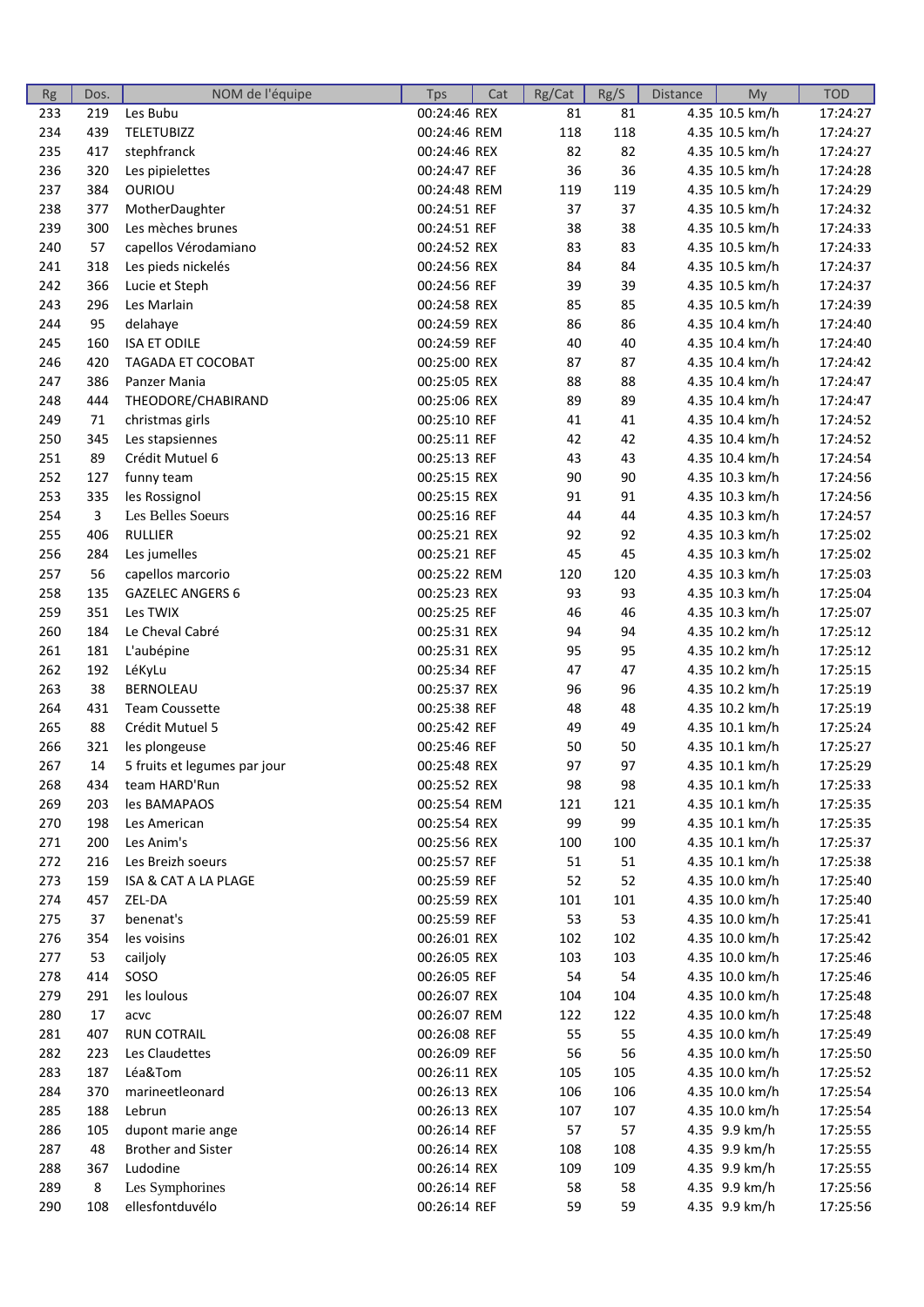| Rg  | Dos.         | NOM de l'équipe               | <b>Tps</b>                   | Cat | Rg/Cat | Rg/S      | <b>Distance</b> | My                             | <b>TOD</b> |
|-----|--------------|-------------------------------|------------------------------|-----|--------|-----------|-----------------|--------------------------------|------------|
| 291 | 186          | léa & léa                     | 00:26:16 REF                 |     | 60     | 60        |                 | 4.35 9.9 km/h                  | 17:25:57   |
| 292 | 10           | Snowmens Spiff                | 00:26:19 REX                 |     | 110    | 110       |                 | 4.35 9.9 km/h                  | 17:26:00   |
| 293 | 65           | <b>CESAIRE-BOUTET</b>         | 00:26:19 REX                 |     | 111    | 111       |                 | 4.35 9.9 km/h                  | 17:26:00   |
| 294 | 340          | Les sistahs                   | 00:26:19 REF                 |     | 61     | 61        |                 | 4.35 9.9 km/h                  | 17:26:00   |
| 295 | 41           | <b>BLUE TEAM</b>              | 00:26:20 REX                 |     | 112    | 112       |                 | 4.35 9.9 km/h                  | 17:26:01   |
| 296 | 154          | <b>HERAULT JUSTIN</b>         | 00:26:20 REF                 |     | 62     | 62        |                 | 4.35 9.9 km/h                  | 17:26:01   |
| 297 | 239          | Les débutantes                | 00:26:20 REF                 |     | 63     | 63        |                 | 4.35 9.9 km/h                  | 17:26:01   |
| 298 | 5            | Les GaiLurons                 | 00:26:21 REX                 |     | 113    | 113       |                 | 4.35 9.9 km/h                  | 17:26:02   |
| 299 | 84           | Crédit Mutuel 11              | 00:26:21 REF                 |     | 64     | 64        |                 | 4.35 9.9 km/h                  | 17:26:02   |
| 300 | 165          | J-LUC VOITON CLAUDE FERRANT   | 00:26:23 REM                 |     | 123    | 123       |                 | 4.35 9.9 km/h                  | 17:26:04   |
| 301 | 16           | ABELARD                       | 00:26:24 REX                 |     | 114    | 114       |                 | 4.35 9.9 km/h                  | 17:26:06   |
| 302 | 315          | Les Petits Lutins 2           | 00:26:25 REF                 |     | 65     | 65        |                 | 4.35 9.9 km/h                  | 17:26:06   |
| 303 | 146          | <b>GUINAMANT</b>              | 00:26:27 REX                 |     | 115    | 115       |                 | 4.35 9.9 km/h                  | 17:26:08   |
| 304 | 175          | la happy team                 | 00:26:27 REF                 |     | 66     | 66        |                 | 4.35 9.9 km/h                  | 17:26:08   |
| 305 | 447          | Tit'gympless                  | 00:26:37 REF                 |     | 67     | 67        |                 | 4.35 9.8 km/h                  | 17:26:18   |
| 306 | 111          | Esprit de fetes               | 00:26:39 REF                 |     | 68     | 68        |                 | 4.35 9.8 km/h                  | 17:26:20   |
| 307 | 343          | les sœurs 2                   | 00:26:40 REF                 |     | 69     | 69        |                 | 4.35 9.8 km/h                  | 17:26:21   |
| 308 | 35           | <b>Belliard Aline</b>         | 00:26:41 REF                 |     | 70     | 70        |                 | 4.35 9.8 km/h                  | 17:26:23   |
| 309 | 379          | mystère et boule de gomme     | 00:26:45 REF                 |     | 71     | 71        |                 | 4.35 9.8 km/h                  | 17:26:27   |
| 310 | 229          | Les Cousines 1                | 00:26:48 REF                 |     | 72     | 72        |                 | 4.35 9.7 km/h                  | 17:26:29   |
| 311 | 342          | Les sœurs 1                   | 00:26:50 REF                 |     | 73     | 73        |                 | 4.35 9.7 km/h                  | 17:26:31   |
| 312 | 77           | <b>COHERGNE Jean-Louis</b>    | 00:26:50 REX                 |     | 116    | 116       |                 | 4.35 9.7 km/h                  | 17:26:31   |
| 313 | 129          | <b>GARREAU HOCDE</b>          | 00:26:51 REM                 |     | 124    | 124       |                 | 4.35 9.7 km/h                  | 17:26:32   |
| 314 | 96           | <b>DELGWEN</b>                | 00:26:54 REF                 |     | 74     | 74        |                 | 4.35 9.7 km/h                  | 17:26:35   |
| 315 | 334          | Les Roses                     | 00:26:55 REF                 |     | 75     | 75        |                 | 4.35 9.7 km/h                  | 17:26:37   |
| 316 | 172          | la bande à Nanou              | 00:26:57 REX                 |     | 117    | 117       |                 | 4.35 9.7 km/h                  | 17:26:38   |
| 317 | 183          | le 6 du petit anjou           | 00:26:58 REX                 |     | 118    | 118       |                 | 4.35 9.7 km/h                  | 17:26:39   |
| 318 | 347          | Les supers voisines           | 00:27:00 REF                 |     | 76     | 76        |                 | 4.35 9.7 km/h                  | 17:26:41   |
| 319 | 93           | Cricrimel                     | 00:27:00 REF                 |     | 77     | 77        |                 | 4.35 9.7 km/h                  | 17:26:41   |
| 320 | 23           | ANNE ET BERTRAND              | 00:27:00 REX                 |     | 119    | 119       |                 | 4.35 9.7 km/h                  | 17:26:42   |
| 321 | 341          | Les smileys                   | 00:27:03 REX                 |     | 120    | 120       |                 | 4.35 9.6 km/h                  | 17:26:44   |
| 322 | 149          | <b>HALLET</b>                 | 00:27:12 REX                 |     | 121    | 121       |                 | 4.35 9.6 km/h                  | 17:26:53   |
| 323 | 28           | AUDUSSEAU family              | 00:27:13 REX                 |     | 122    | 122       |                 | 4.35 9.6 km/h                  | 17:26:54   |
| 324 | 148          | H&L                           | 00:27:14 REX                 |     | 123    | 123       |                 | 4.35 9.6 km/h                  | 17:26:55   |
| 325 | 156          | HERVE/RICHARD                 | 00:27:17 REF                 |     | 78     | 78        |                 | 4.35 9.6 km/h                  | 17:26:58   |
| 326 | 15           | A deux c'est moins long       | 00:27:17 REX                 |     | 124    | 124       |                 | 4.35 9.6 km/h                  | 17:26:58   |
| 327 | 307          | Les Mouss                     | 00:27:19 REM                 |     | 125    | 125       |                 | 4.35 9.6 km/h                  | 17:27:00   |
| 328 | 313          | Les petiottes                 | 00:27:20 REF                 |     | 79     | 79        |                 | 4.35 9.5 km/h                  | 17:27:01   |
| 329 | 252          | les Foliosaines               | 00:27:20 REF                 |     | 80     | 80        |                 | 4.35 9.5 km/h                  | 17:27:01   |
|     | 98           | Détriché                      |                              |     |        |           |                 |                                |            |
| 330 |              | CASSE 3 PATES A UN CANARD     | 00:27:22 REX                 |     | 125    | 125       |                 | 4.35 9.5 km/h                  | 17:27:03   |
| 331 | 62           |                               | 00:27:22 REX                 |     | 126    | 126<br>81 |                 | 4.35 9.5 km/h<br>4.35 9.5 km/h | 17:27:03   |
| 332 | 263          | Les Gazelles 1<br>les déesses | 00:27:22 REF<br>00:27:27 REF |     | 81     |           |                 | 4.35 9.5 km/h                  | 17:27:03   |
| 333 | 240          |                               |                              |     | 82     | 82        |                 |                                | 17:27:08   |
| 334 | 27           | Au rayon de soleil            | 00:27:28 REF                 |     | 83     | 83        |                 | 4.35 9.5 km/h                  | 17:27:09   |
| 335 | 455          | vincar                        | 00:27:29 REX                 |     | 127    | 127       |                 | 4.35 9.5 km/h                  | 17:27:11   |
| 336 | 194          | Lepriou                       | 00:27:31 REF                 |     | 84     | 84        |                 | 4.35 9.5 km/h                  | 17:27:12   |
| 337 | $\mathbf{1}$ | Alma                          | 00:27:31 REX                 |     | 128    | 128       |                 | 4.35 9.5 km/h                  | 17:27:12   |
| 338 | 368          | Magic JEANNES                 | 00:27:33 REX                 |     | 129    | 129       |                 | 4.35 9.5 km/h                  | 17:27:14   |
| 339 | 338          | Les Sardines                  | 00:27:34 REX                 |     | 130    | 130       |                 | 4.35 9.5 km/h                  | 17:27:15   |
| 340 | 281          | les jeunes                    | 00:27:38 REF                 |     | 85     | 85        |                 | 4.35 9.4 km/h                  | 17:27:19   |
| 341 | 380          | nel laurette                  | 00:27:45 REF                 |     | 86     | 86        |                 | 4.35 9.4 km/h                  | 17:27:26   |
| 342 | 410          | Sarda                         | 00:27:46 REX                 |     | 131    | 131       |                 | 4.35 9.4 km/h                  | 17:27:27   |
| 343 | 207          | les belles soeurs             | 00:27:50 REF                 |     | 87     | 87        |                 | 4.35 9.4 km/h                  | 17:27:31   |
| 344 | 103          | DUO DE L'ESPACE               | 00:27:56 REX                 |     | 132    | 132       |                 | 4.35 9.3 km/h                  | 17:27:37   |
| 345 | 228          | Les courts toujours           | 00:28:05 REF                 |     | 88     | 88        |                 | 4.35 9.3 km/h                  | 17:27:46   |
| 346 | 122          | Foyer premier étage           | 00:28:06 REX                 |     | 133    | 133       |                 | 4.35 9.3 km/h                  | 17:27:47   |
| 347 | 90           | Crédit Mutuel 7               | 00:28:09 REM                 |     | 126    | 126       |                 | 4.35 9.3 km/h                  | 17:27:50   |
| 348 | 153          | Hémato Power                  | 00:28:13 REF                 |     | 89     | 89        |                 | 4.35 9.2 km/h                  | 17:27:54   |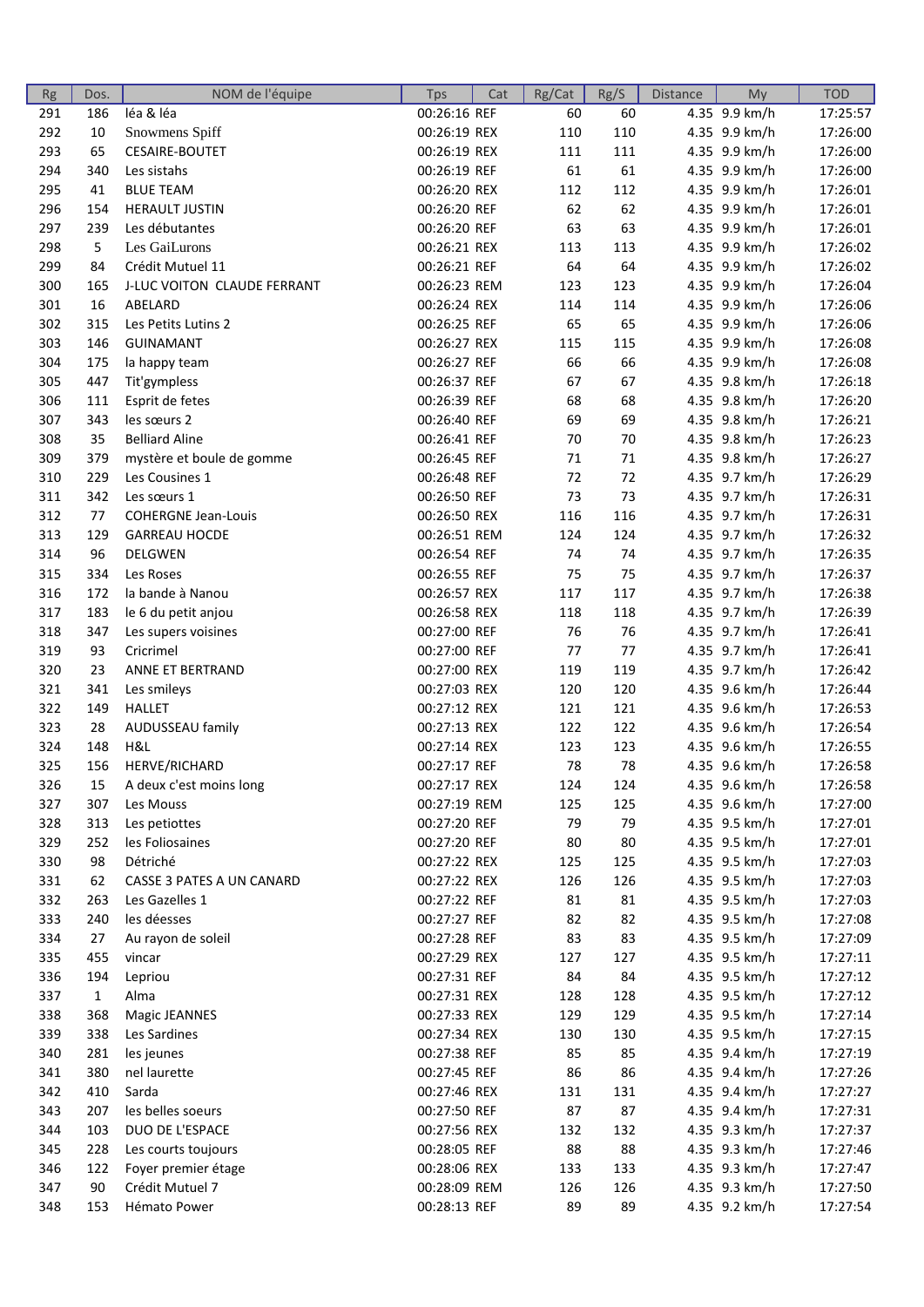| Rg  | Dos. | NOM de l'équipe              | <b>Tps</b>   | Cat | Rg/Cat | Rg/S | <b>Distance</b> | My            | <b>TOD</b> |
|-----|------|------------------------------|--------------|-----|--------|------|-----------------|---------------|------------|
| 349 | 266  | Les gazelles 4               | 00:28:13 REF |     | 90     | 90   |                 | 4.35 9.2 km/h | 17:27:54   |
| 350 | 100  | Dixneuf                      | 00:28:15 REX |     | 134    | 134  |                 | 4.35 9.2 km/h | 17:27:56   |
| 351 | 208  | Les Belloquois               | 00:28:16 REX |     | 135    | 135  |                 | 4.35 9.2 km/h | 17:27:57   |
| 352 | 116  | <b>FABIKIKI</b>              | 00:28:18 REF |     | 91     | 91   |                 | 4.35 9.2 km/h | 17:27:59   |
| 353 | 302  | Les mères noël 2             | 00:28:21 REF |     | 92     | 92   |                 | 4.35 9.2 km/h | 17:28:02   |
| 354 | 352  | Les vamps                    | 00:28:26 REM |     | 127    | 127  |                 | 4.35 9.2 km/h | 17:28:07   |
| 355 | 269  | Les Gazelles 7               | 00:28:26 REF |     | 93     | 93   |                 | 4.35 9.2 km/h | 17:28:07   |
| 356 | 289  | <b>LES LIONNAISES</b>        | 00:28:30 REF |     | 94     | 94   |                 | 4.35 9.2 km/h | 17:28:11   |
| 357 | 107  | DUTERTRE-ROUSSEAU            | 00:28:30 REX |     | 136    | 136  |                 | 4.35 9.2 km/h | 17:28:11   |
| 358 | 290  | Les lionnaises 2             | 00:28:30 REF |     | 95     | 95   |                 | 4.35 9.2 km/h | 17:28:11   |
| 359 | 78   | Coq de bic                   | 00:28:38 REX |     | 137    | 137  |                 | 4.35 9.1 km/h | 17:28:19   |
| 360 | 210  | Les bichettes de Noël        | 00:28:43 REF |     | 96     | 96   |                 | 4.35 9.1 km/h | 17:28:24   |
| 361 | 164  | JEZEQUEL                     | 00:28:48 REX |     | 138    | 138  |                 | 4.35 9.1 km/h | 17:28:29   |
| 362 | 409  | sand et man                  | 00:28:49 REX |     | 139    | 139  |                 | 4.35 9.1 km/h | 17:28:30   |
| 363 | 199  | les amiches                  | 00:28:50 REF |     | 97     | 97   |                 | 4.35 9.1 km/h | 17:28:31   |
| 364 | 233  | Les Cousines 5               | 00:28:50 REF |     | 98     | 98   |                 | 4.35 9.1 km/h | 17:28:31   |
| 365 | 286  | LES KIKI'S                   | 00:29:00 REX |     | 140    | 140  |                 | 4.35 9.0 km/h | 17:28:41   |
| 366 | 238  | Les Crapouilles              | 00:29:05 REX |     | 141    | 141  |                 | 4.35 9.0 km/h | 17:28:46   |
| 367 | 332  | les rochelles                | 00:29:08 REX |     | 142    | 142  |                 | 4.35 9.0 km/h | 17:28:49   |
| 368 | 52   | Cadot-Ropers                 | 00:29:10 REF |     | 99     | 99   |                 | 4.35 8.9 km/h | 17:28:51   |
| 369 | 176  | la Rincette et la Castafiore | 00:29:13 REX |     | 143    | 143  |                 | 4.35 8.9 km/h | 17:28:54   |
|     |      | Los Desperados               |              |     |        | 144  |                 | 4.35 8.9 km/h | 17:29:00   |
| 370 | 362  |                              | 00:29:19 REX |     | 144    |      |                 |               |            |
| 371 | 246  | les escargots                | 00:29:26 REF |     | 100    | 100  |                 | 4.35 8.9 km/h | 17:29:07   |
| 372 | 123  | Foyer rez-de-chaussée        | 00:29:28 REF |     | 101    | 101  |                 | 4.35 8.9 km/h | 17:29:09   |
| 373 | 50   | CADEAU / MENARD              | 00:29:29 REF |     | 102    | 102  |                 | 4.35 8.9 km/h | 17:29:10   |
| 374 | 91   | Crédit Mutuel 8              | 00:29:31 REF |     | 103    | 103  |                 | 4.35 8.8 km/h | 17:29:12   |
| 375 | 453  | vero & rozenn                | 00:29:32 REF |     | 104    | 104  |                 | 4.35 8.8 km/h | 17:29:13   |
| 376 | 278  | LES JAMET'S                  | 00:29:35 REX |     | 145    | 145  |                 | 4.35 8.8 km/h | 17:29:16   |
| 377 | 189  | LEGEAY phi et Marie          | 00:29:40 REX |     | 146    | 146  |                 | 4.35 8.8 km/h | 17:29:21   |
| 378 | 306  | les Mousquetaires            | 00:29:54 REX |     | 147    | 147  |                 | 4.35 8.7 km/h | 17:29:35   |
| 379 | 125  | <b>FRANGEUL</b>              | 00:29:55 REX |     | 148    | 148  |                 | 4.35 8.7 km/h | 17:29:36   |
| 380 | 87   | Crédit Mutuel 4              | 00:29:57 REF |     | 105    | 105  |                 | 4.35 8.7 km/h | 17:29:38   |
| 381 | 400  | Riot-Bondu                   | 00:29:58 REF |     | 106    | 106  |                 | 4.35 8.7 km/h | 17:29:39   |
| 382 | 247  | Les Fées'nomènes             | 00:30:11 REF |     | 107    | 107  |                 | 4.35 8.6 km/h | 17:29:52   |
| 383 | 415  | Soteba                       | 00:30:12 REF |     | 108    | 108  |                 | 4.35 8.6 km/h | 17:29:53   |
| 384 | 32   | Baupin 2                     | 00:30:17 REX |     | 149    | 149  |                 | 4.35 8.6 km/h | 17:29:58   |
| 385 | 92   | Crédit Mutuel 9              | 00:30:19 REF |     | 109    | 109  |                 | 4.35 8.6 km/h | 17:30:00   |
| 386 | 412  | <b>SHOOTING STARS</b>        | 00:30:24 REF |     | 110    | 110  |                 | 4.35 8.6 km/h | 17:30:05   |
| 387 | 226  | Les copines 1                | 00:30:26 REF |     | 111    | 111  |                 | 4.35 8.6 km/h | 17:30:07   |
| 388 | 265  | les gazelles 3               | 00:30:27 REF |     | 112    | 112  |                 | 4.35 8.6 km/h | 17:30:08   |
| 389 | 227  | les copines 2                | 00:30:28 REF |     | 113    | 113  |                 | 4.35 8.6 km/h | 17:30:09   |
| 390 | 195  | les 2 pieds                  | 00:30:35 REF |     | 114    | 114  |                 | 4.35 8.5 km/h | 17:30:16   |
| 391 | 6    | Les Judokas                  | 00:30:39 REM |     | 128    | 128  |                 | 4.35 8.5 km/h | 17:30:20   |
| 392 | 44   | <b>BRANGEON</b>              | 00:30:40 REX |     | 150    | 150  |                 | 4.35 8.5 km/h | 17:30:21   |
| 393 | 209  | Les Bernaches                | 00:30:46 REF |     | 115    | 115  |                 | 4.35 8.5 km/h | 17:30:27   |
| 394 | 99   | différence 34                | 00:30:47 REF |     | 116    | 116  |                 | 4.35 8.5 km/h | 17:30:28   |
| 395 | 456  | yonette                      | 00:30:49 REX |     | 151    | 151  |                 | 4.35 8.5 km/h | 17:30:30   |
| 396 | 231  | les cousines 3               | 00:30:51 REF |     | 117    | 117  |                 | 4.35 8.5 km/h | 17:30:32   |
| 397 | 329  | Les Résilients               | 00:30:58 REX |     | 152    | 152  |                 | 4.35 8.4 km/h | 17:30:39   |
|     |      |                              |              |     |        |      |                 |               |            |
| 398 | 128  | GALIVEL/GALISSON             | 00:31:04 REF |     | 118    | 118  |                 | 4.35 8.4 km/h | 17:30:45   |
| 399 | 270  | Les gazelles du 49           | 00:31:06 REF |     | 119    | 119  |                 | 4.35 8.4 km/h | 17:30:47   |
| 400 | 309  | Les Obliques                 | 00:31:13 REF |     | 120    | 120  |                 | 4.35 8.4 km/h | 17:30:54   |
| 401 | 51   | CADEAU GAETAN                | 00:31:14 REX |     | 153    | 153  |                 | 4.35 8.4 km/h | 17:30:55   |
| 402 | 22   | anna & julie                 | 00:31:24 REF |     | 121    | 121  |                 | 4.35 8.3 km/h | 17:31:05   |
| 403 | 232  | Les Cousines 4               | 00:31:35 REF |     | 122    | 122  |                 | 4.35 8.3 km/h | 17:31:16   |
| 404 | 443  | the team mad                 | 00:31:38 REF |     | 123    | 123  |                 | 4.35 8.2 km/h | 17:31:19   |
| 405 | 295  | Les Marc                     | 00:31:41 REF |     | 124    | 124  |                 | 4.35 8.2 km/h | 17:31:22   |
| 406 | 218  | Les Brunettes                | 00:31:41 REF |     | 125    | 125  |                 | 4.35 8.2 km/h | 17:31:22   |